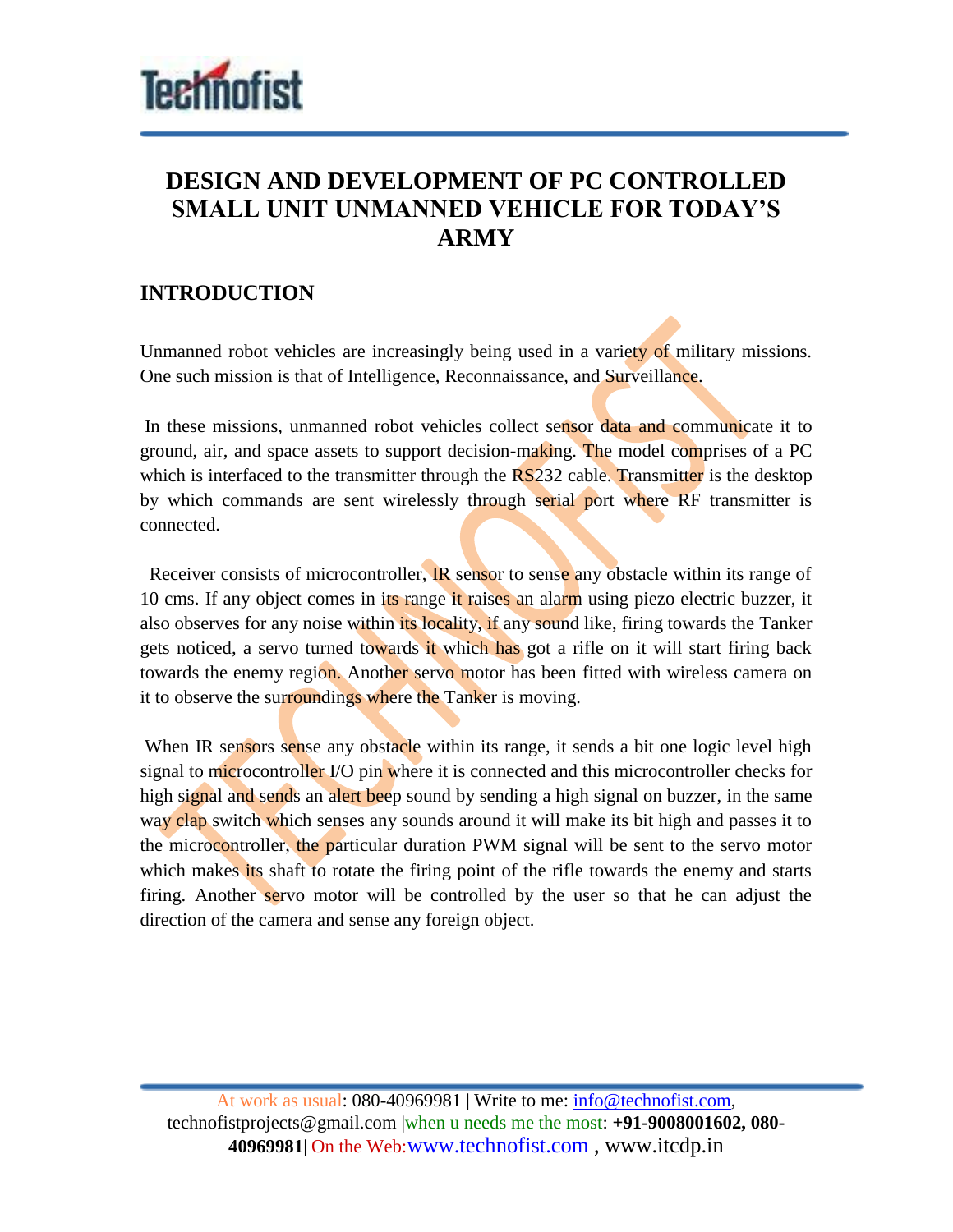

## **OBJECTIVE OF THE PROJECT**

To design and analyse a monitored unmanned vehicle. Implementation of pc based control unit for unmanned vehicle with automatic firing. Ground vehicle movements are controlled through PC. Efficient design of driver circuit. Sensing of obstacles. Capturing the images of the surroundings.

# **PROBLEM FORMULATION**

Keeping in view, the area of responsibility given to **Army and availability** of man power, sometimes it is not at all possible to guard some vulnerable point round the clock, at that time it becomes imperative to develop and electronic system through which the weapon can be operated remotely or automatically. To overcome this problem we have designed a unique system that is an auto firing device, which senses any obstacle/object in its way and fires towards it. The device picks up any high intensity sound around its area and fires back in the same direction. This device can also be used as a spy ground vehicle as it comprises of a web camera which continuously gives the images of the surrounding areas onto the PC with which it is interfaced.

#### **CONCLUSION**

The main application in mind during the design of the project is to use it for Defense Organizations, The Army, The Navy, BSF and Air force. Loss of lives of tanker operators can be prevented which are used in war fields. It acts like a geographical explorer to survey the places where human presence is inhospitable, one can use it to excavate resources. It can also be used for remote sensing with some additional features to sense resources.